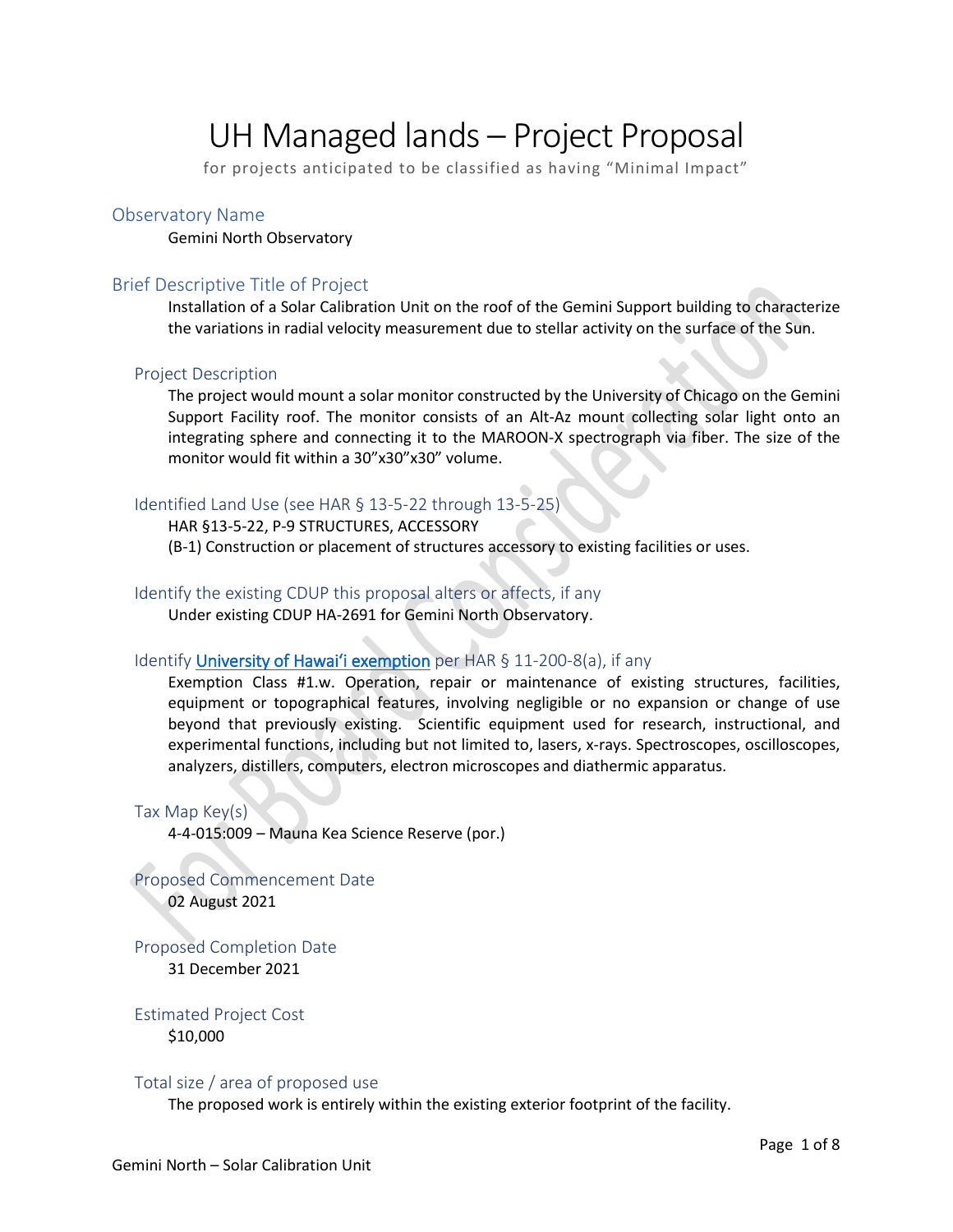### Project Purpose and Need

This project addresses an important functional requirement as a calibrator for the MAROON-X Radial Velocity spectrograph.

### Has professional peer-review occurred

The Solar calibrator system is being designed and built at the University of Chicago by personnel very experienced in this kind of work.

Are there any related ongoing, pending, or planned projects associated with this submission? No.

### Existing Conditions at Project Site(s)

### Geology, Climate, & Hazards

Maunakea is considered an active, post-shield phase volcano (USGS) rising to nearly 13,800 ft. Climate conditions at altitudes of 12,500ft and above are often below freezing and when combined with humidity above 100% or precipitation, on the surfaces resulting in natural cinder movement from geophysical processes.

### Flora, Fauna, Ecology, Water Resources

None. The site has no recorded natural resources and is routinely monitored for invasive species by the Office of Mauna Kea Management (OMKM).

### Cultural Resources

The nearest historic cultural site is located near the geographic (USGS) summit survey marker located approximately 1300ft away and will not be disturbed in any way by this proposal.

### Recreation

None at the proposed site.

### Built Infrastructure

The solar calibration unit will include an aluminum mounting plate fastened to the roof similar to the existing environmental monitoring stations and solar array, with ducts running from the side of the building to the solar calibration unit enclosure.

### Landscaping & Visual Conditions

None. Only cinder soil present.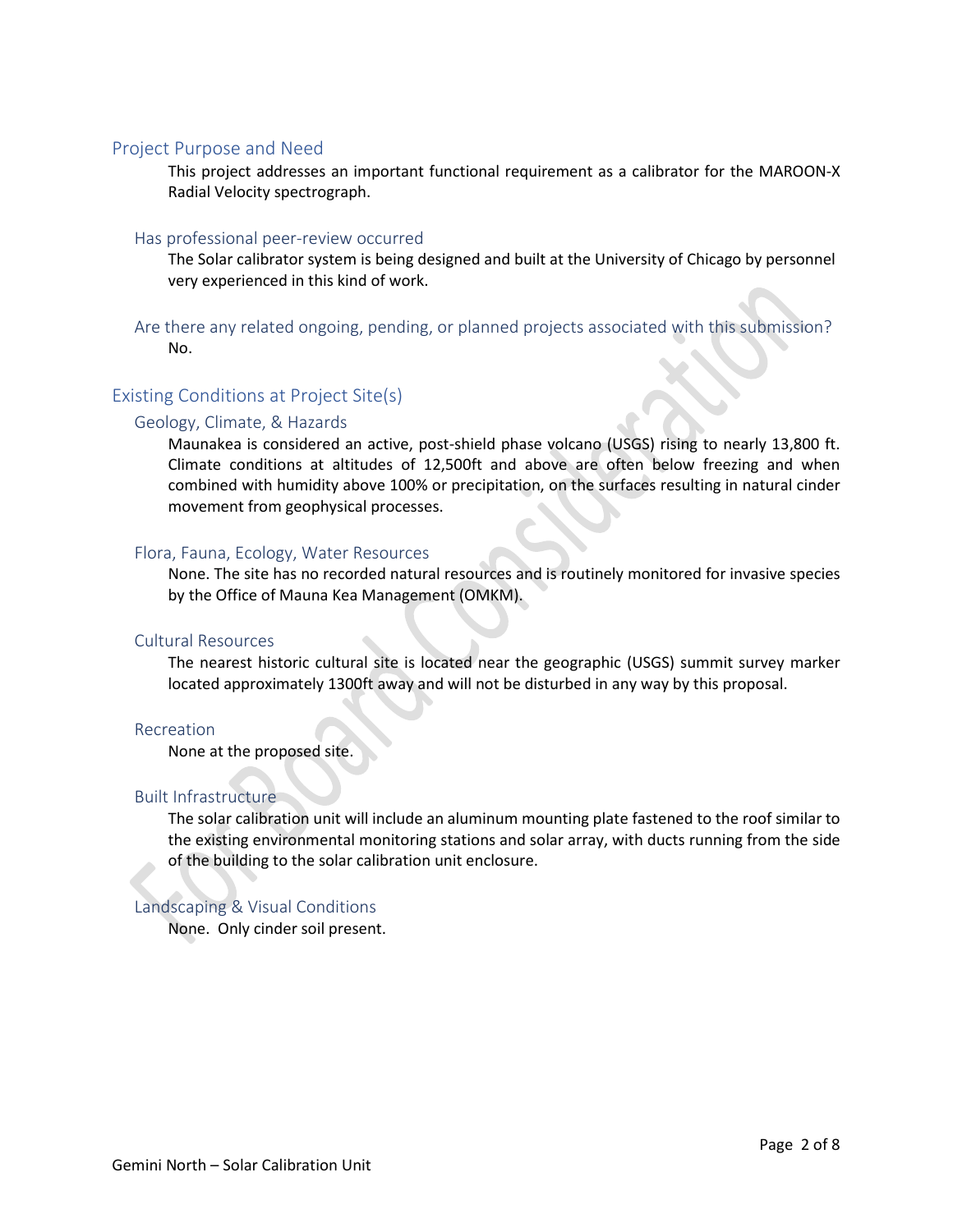# Description of the Project

### Location

The project location is on the existing Gemini North Observatory located on the Summit Ridge of Maunakea. Please see Figure 1 through Figure 4 for installation locations of the existing equipment and proposed location of the solar calibrator on the roof of the support facility.



Figure 1. Gemini North facility showing the Telescope Enclosure to the right and the Support Facility in the left portion of this figure.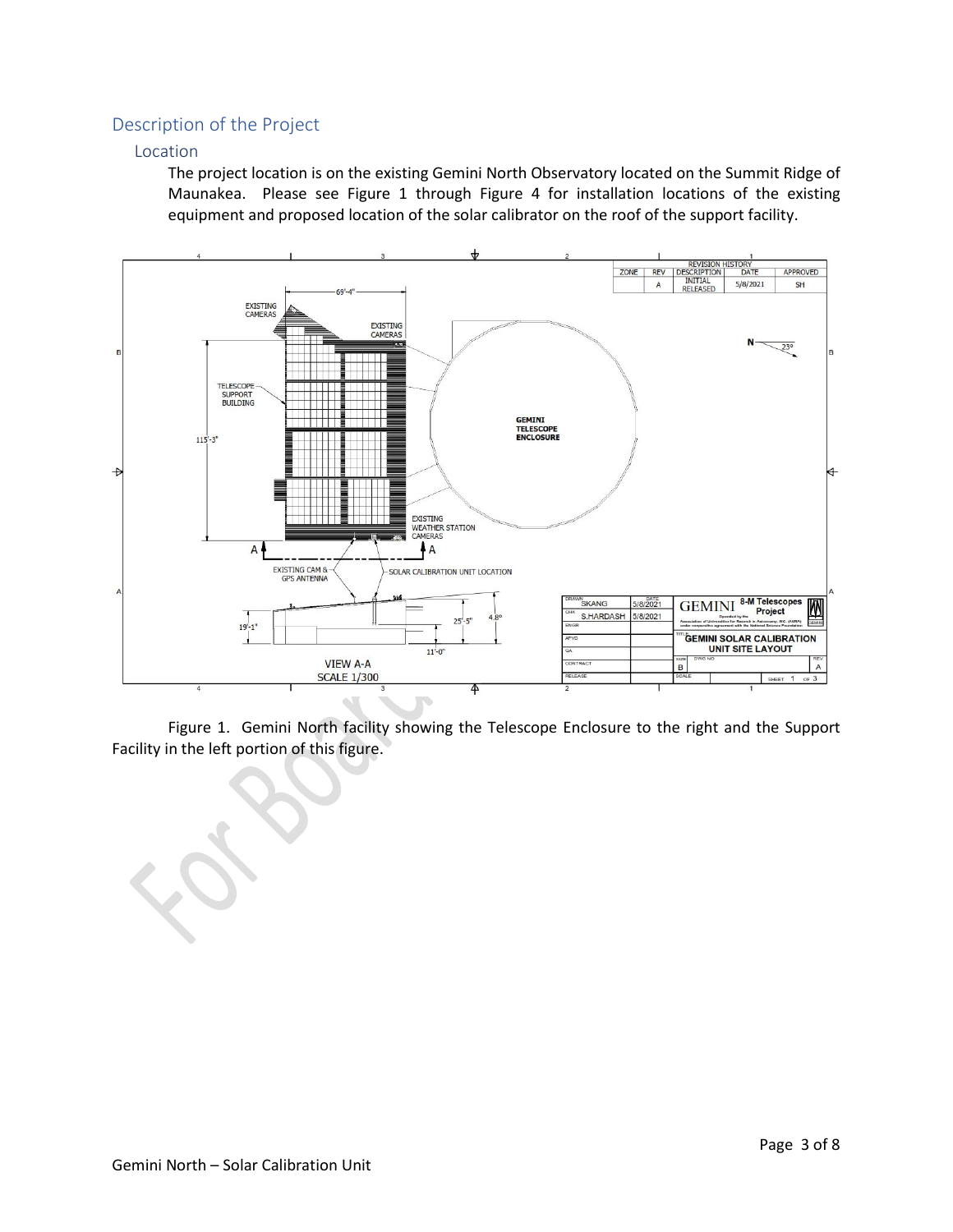

Figure 2. Plan view and elevation view of the Gemini Support Facility showing location of the proposed solar calibration unit.

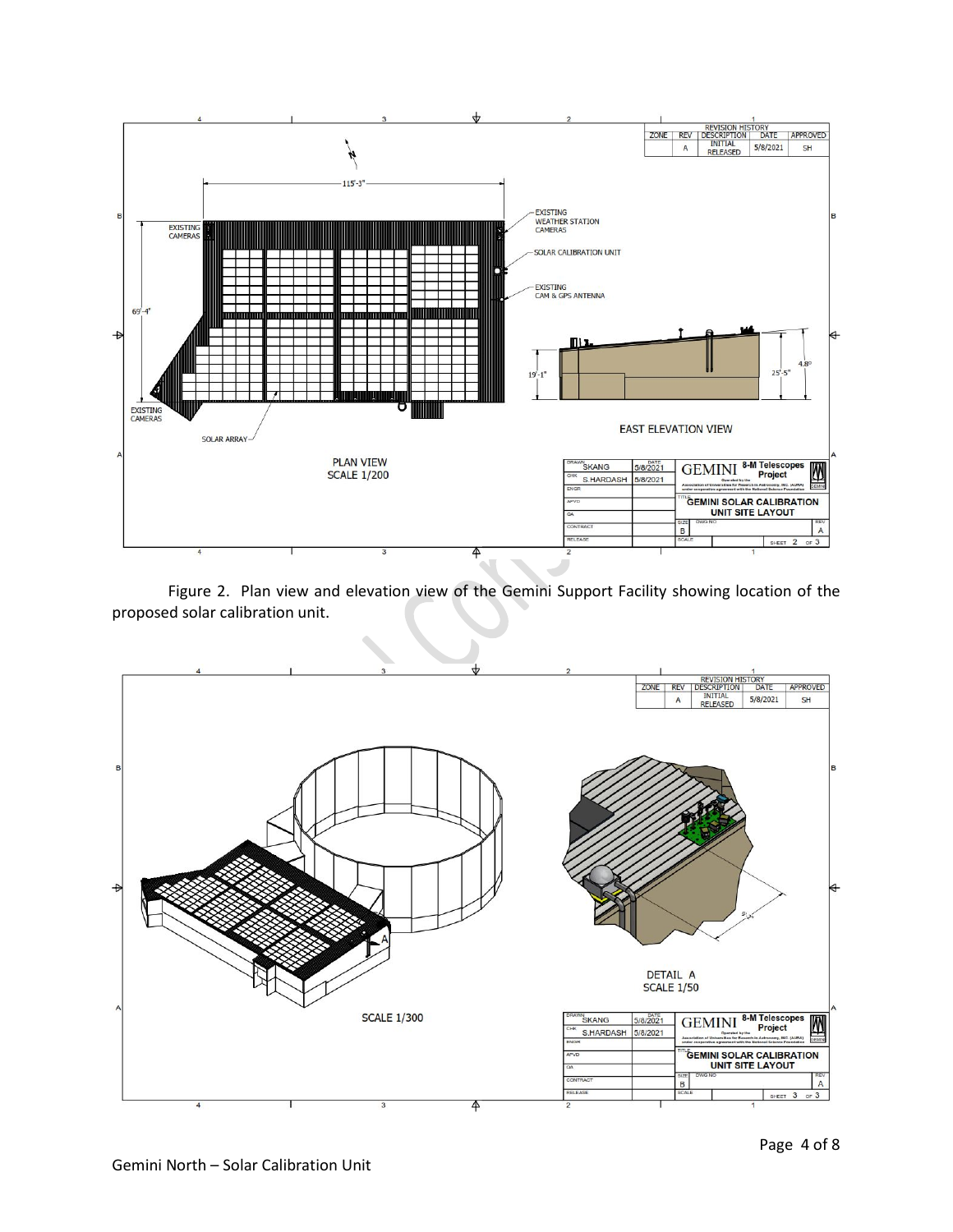



Figure 4. Detail of the solar calibration unit enclosure as it will mount to the Support Facility roof.

# Description of the process of completing the project

All attachments will be made using bolted clamps installed on the roof standing seams. The solar calibration unit requires a reliable source of cool air, which is supplied by the two each 6" ducts that run up the east wall of the Support Facility to the enclosure. The enclosure of the monitor and the two ducts will be colored white to match the existing wall and roof.

# Who will do the work?

The installation will be performed by Gemini and University of Chicago staff. The installation work will be accommodated by the regular staff size already working on Maunakea and one other person from the University of Chicago.

### Equipment & Transportation

All the necessary components for this project can be brought up using the vehicles already in use to transport staff.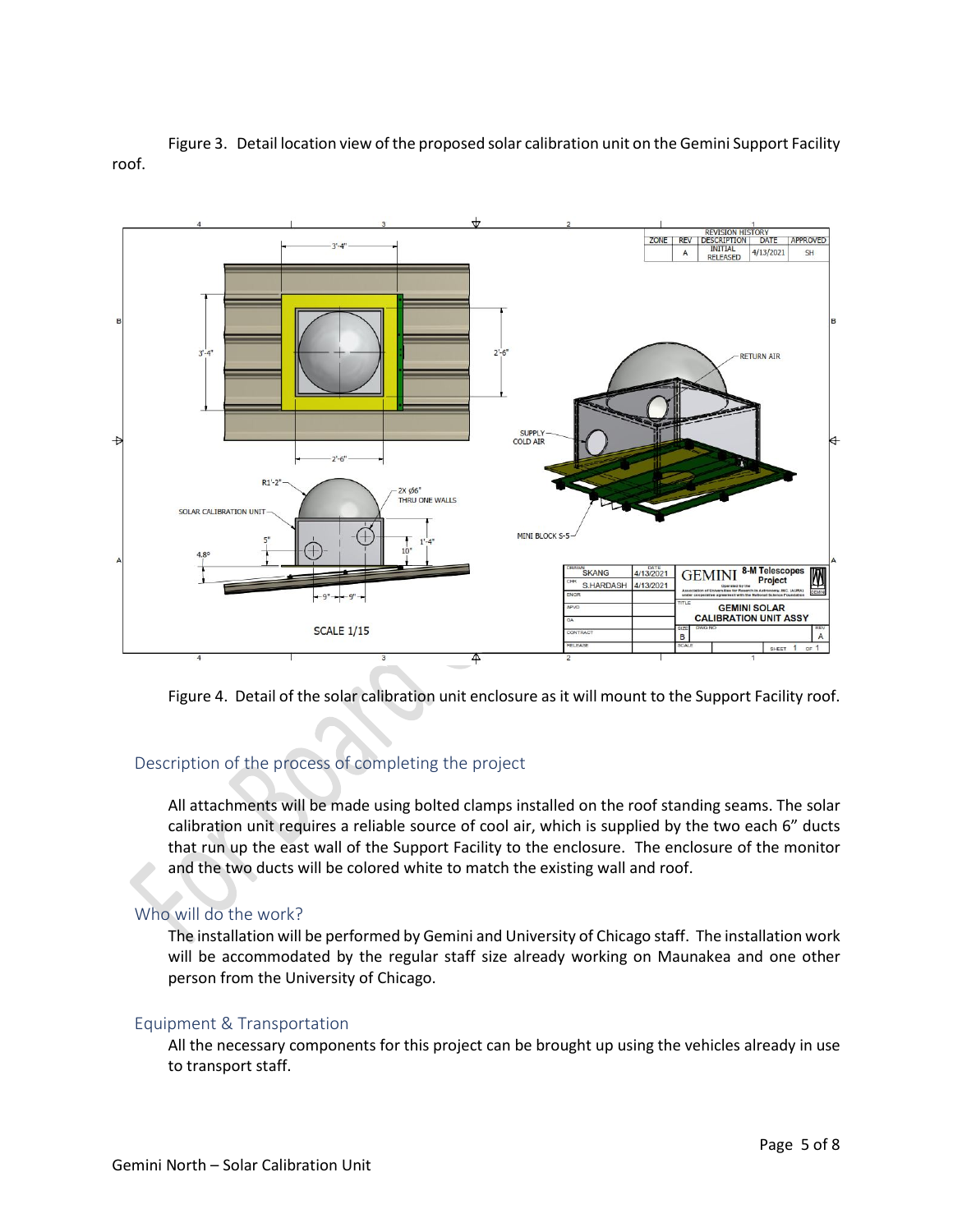# Measures to protect the environment and/or mitigate impacts

### Protective Measures

- Gemini will ensure that loose tools or equipment are not left unattended and are properly stored at the end of each day.
- All improvements shall be designed and installed to withstand the severe weather conditions on Maunakea.
- All waste material will be removed and properly disposed of.
- Work will take place during regular daytime working hours.
- Gemini will comply with the invasive species prevention best practices.
- No motorized equipment, other than regular SUV's and flatbed truck, will be used in support of this work.
- No large, heavy, non-4-wheel drive, or oversized loads will be required for this project.
- No disturbance to the existing cinder is required for this project.

### Compliance with Lease, Sublease, or Comprehensive Management Plan (CMP)

This solar calibration unit installation is a routine activity.

### Identify other required or associated permits

None

### Five Year Outlook

This solar calibration unit installation was included in the Five-year Outlook in Section 1: Environmental Monitoring. No further consultation was requested by Kahu Kū Mauna.

# Community Benefits

### Benefits to other Maunakea entities and/or global astronomy community

The benefits are for the MAROON-X spectrograph at the Gemini North Observatory and for the general Precision Radial Velocity astronomy community in the search for terrestrial exoplanets.

### Benefits to the Hawaii Island community

The benefits are specific to Gemini and the Radial Velocity astronomy community.

### Will data, publications, or other products be free and available to the public?

All data and scientific publications will be made available according to existing Gemini policies regarding data and proprietary period rights. These state that after a proprietary period, all data is publicly available.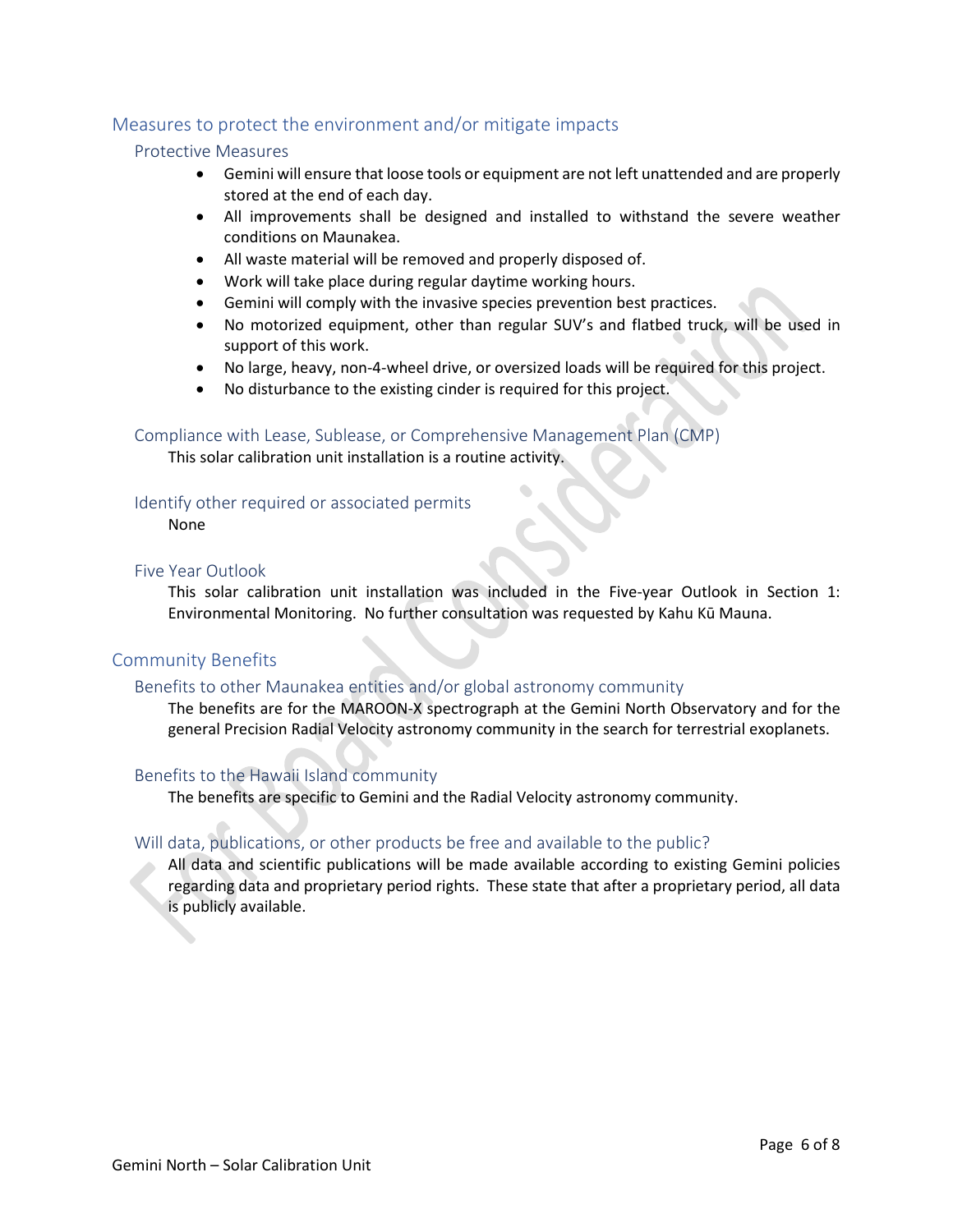# DLNR Evaluation Criteria

After approval by the Maunakea Management Board, the Department of Land & Natural Resources or Board of Land & Natural Resources will evaluate the merits and approve the project based on the following eight criteria (§13-5-30). See <http://dlnr.hawaii.gov/occl/files/2013/08/13-5-2013.pdf>

1. The purpose of the Conservation District is to conserve, protect, and preserve the important natural and cultural resources of the State through appropriate management and use to promote their long-term sustainability and the public health, safety, and welfare. (ref §13-5-1) How is the proposed land use consistent with the purpose of the conservation district?

No land will be disturbed during the installation of the solar calibration unit.

2. How is the proposed use consistent with the objectives of the Resource subzone of the land on which the land use will occur? (§13-5-13 The objective of this subzone is to ensure, with proper management, the sustainable use of the natural resources of those areas. This subzone shall encompass: lands necessary for providing future parkland and lands presently used for national, state, county, or private parks. Land suitable for outdoor recreational uses such as hunting, fishing, hiking, camping, and picnicking. [And other lands not applicable to Maunakea.])

The proposed use of this Solar monitoring project is for the continued science discovery of the Gemini North Observatory, and therefore is consistent with the objectives of the Resource subzone of the land on which the land use will occur.

3. Describe how the proposed land use complies with the provisions and guidelines contained in chapter 205A, HRS, entitled "Coastal Zone Management".

Not applicable.

4. Describe how the proposed land use will not cause substantial adverse impact to existing natural resources within the surrounding area, community or region.

The solar calibration unit will be attached to the existing building structure and will not affect the existing natural resources. Associated equipment will be housed within the Gemini Support Facility.

5. Describe how the proposed land use, including buildings, structures and facilities, is compatible with the locality and surrounding areas, appropriate to the physical conditions and capabilities of the specific parcel or parcels.

The solar calibration unit and associated equipment will be attached to the existing structure or contained within the Support Facility and will not affect surrounding areas.

6. Describe how the existing physical and environmental aspects of the land, such as natural beauty and open space characteristics, will be preserved or improved upon.

The visual impact of this solar calibration unit will be minimal, given the small size of the installed solar monitor and associated components, and paint color will match surrounding construction.

7. If applicable, describe how subdivision of land will not be utilized to increase the intensity of land uses in the Conservation District.

Not applicable.